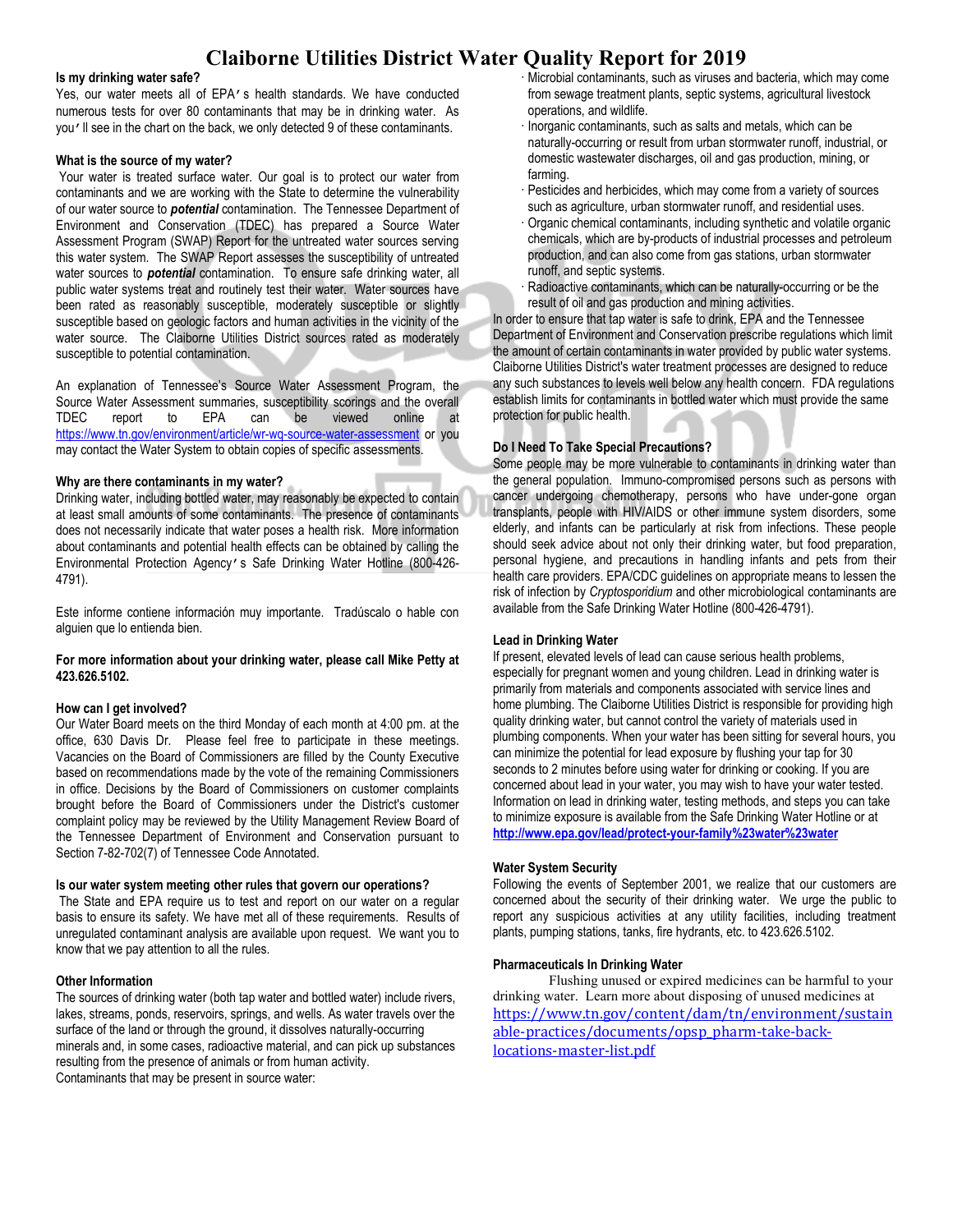# **W a t e r Q u a l i t y D a t a**

# **What does this chart mean?**

- MCLG Maximum Contaminant Level Goal, or the level of a contaminant in drinking water below which there is no known or expected risk to health. MCLGs allow for a margin of safety.
- ∑ MCL Maximum Contaminant Level, or the highest level of a contaminant that is allowed in drinking water. MCLs are set as close to the MCLGs as feasible using the best available treatment technology. To understand the possible health effects described for many regulated constituents, a person would have to drink 2 liters of water every day at the MCL level for a lifetime to have a one-in-a-million chance of having the described health effect.
- MRDL: Maximum Residual Disinfectant Level or MRDL: The highest level of a disinfectant allowed in drinking water. There is convincing evidence that addition of a disinfectant is necessary for the control of microbial contaminants.
- ∑ MRDLG: Maximum residual disinfectant level goal. The level of a drinking water disinfectant below which there is no known or expected risk to health. MRDLGs do not reflect the benefits of the use of disinfectants to control microbial contaminants.
- AL Action Level, or the concentration of a contaminant which, when exceeded, triggers treatment or other requirements which a water system must follow.
- Parts per million (ppm) or Milligrams per liter (mg/l) explained as a relation to time and money as one part per million corresponds to one minute in two years or a single penny in \$10,000.
- Parts per billion (ppb) or Micrograms per liter explained as a relation to time and money as one part per billion corresponds to one minute in 2,000 years, or a single penny in \$10,000,000.
- Nephelometric Turbidity Unit (NTU) nephelometric turbidity unit is a measure of the clarity of water. Turbidity in excess of 5 NTU is just noticeable to the average person.
- ∑ TT Treatment Technique, or a required process intended to reduce the level of a contaminant in drinking water.
- RTCR Revised Total Coliform Rule. This rule went into effect on April 1, 2016 and replaces the MCL for total coliform with a Treatment Technique Trigger for a system assessment.

| Contaminant                   | Violation      | Level         | Range of   | Date of | Unit        | <b>MCLG</b>    | <b>MCL</b>      | Likely Source of                             |
|-------------------------------|----------------|---------------|------------|---------|-------------|----------------|-----------------|----------------------------------------------|
|                               | Yes/No         | Detected      | Detections | Sample  | Measurement |                |                 | Contamination                                |
| <b>Total Coliform</b>         | No             |               |            | 2019    |             | $\mathbf{0}$   | <b>TT</b>       | Naturally present in the                     |
| Bacteria (RTCR)               |                |               |            |         |             |                | Trigger         | environment                                  |
| Turbidity <sup>1</sup>        | No             | .03           | $0.03 -$   | 2019    | <b>NTU</b>  | n/a            | <b>TT</b>       | Soil runoff                                  |
|                               |                |               | 0.32       |         |             |                |                 |                                              |
| $Copper^2$                    | No             | $90^{th}\% =$ |            | 2017    | ppm         | 1.3            | $AL=1.3$        | Corrosion of household                       |
|                               |                | 0.072         |            |         |             |                |                 | plumbing systems; erosion                    |
|                               |                |               |            |         |             |                |                 | of natural deposits;                         |
|                               |                |               |            |         |             |                |                 | leaching from wood                           |
|                               |                |               |            |         |             |                |                 | preservatives                                |
| Fluoride                      | N <sub>o</sub> | 0.684         | $0.607 -$  | 2019    | ppm         | $\overline{4}$ | $\overline{4}$  | Erosion of natural deposits;                 |
|                               |                | Avg.          | .762       |         |             |                |                 | water additive which                         |
|                               |                |               |            |         |             |                |                 | promotes strong teeth;                       |
|                               |                |               |            |         |             |                |                 | discharge from fertilizer                    |
|                               |                |               |            |         |             |                |                 | and aluminum factories                       |
| Lead <sup>2</sup>             | N <sub>o</sub> | $90^{th}\% =$ |            | 2017    | ppb         | $\theta$       | $AL=15$         | Corrosion of household                       |
|                               |                | 10.7          |            |         |             |                |                 | plumbing systems, erosion                    |
|                               |                |               |            |         |             |                |                 | of natural deposits                          |
| Nitrate (as Nitrogen)         | N <sub>o</sub> | .844          |            | 2019    | ppm         | 10             | $\overline{10}$ | Runoff from fertilizer use;                  |
|                               |                |               |            |         |             |                |                 | leaching from septic tanks,                  |
|                               |                |               |            |         |             |                |                 | sewage; erosion of natural                   |
|                               |                |               |            |         |             |                |                 | deposits                                     |
| Sodium                        | N <sub>o</sub> | .708          |            | 2019    | ppm         | N/A            | N/A             | Erosion of natural deposits;                 |
| TTHM <sup>3</sup>             |                |               | 25.00-     | 2019    |             | n/a            | 80              | used in water treatment                      |
| [Total trihalomethanes]       | N <sub>o</sub> | 54.53         | 84.90      |         | ppb         |                |                 | By-product of drinking<br>water chlorination |
|                               |                | Avg.          |            |         |             |                |                 |                                              |
| Haloacetic Acids <sup>3</sup> | No             | 49.85         | $31.00-$   | 2019    | ppb         | N/A            | 60              | By-product of drinking                       |
| (HAA5)                        |                | Avg.          | 67.90      |         |             |                |                 | water disinfection.                          |
| Total Organic                 | N <sub>o</sub> |               |            | 2019    | ppm         | <b>TT</b>      | <b>TT</b>       | Naturally present in the                     |
| $\mathrm{Carbon}^4$           |                |               |            |         |             |                |                 | environment.                                 |
| Contaminant                   | Violation      | Level         | Range of   | Date of | Unit        | <b>MRDLG</b>   | <b>MRDL</b>     | Likely Source of                             |
|                               | Yes/No         | Found         | Detections | Sample  | Measurement |                |                 | Contamination                                |
| Chlorine                      | N <sub>o</sub> | 1.66          | 1.40-1.89  | 2019    | ppm         | 4              | $\overline{4}$  | Water additive used to                       |
|                               |                | Avg.          |            |         |             |                |                 | control microbes.                            |

<sup>1</sup>100% of our samples were below the turbidity limit. Turbidity is a measurement of the cloudiness of the water. We monitor it because it is a good indicator of the effectiveness of our filtration system. <sup>2</sup>During the most recent round of Lead and